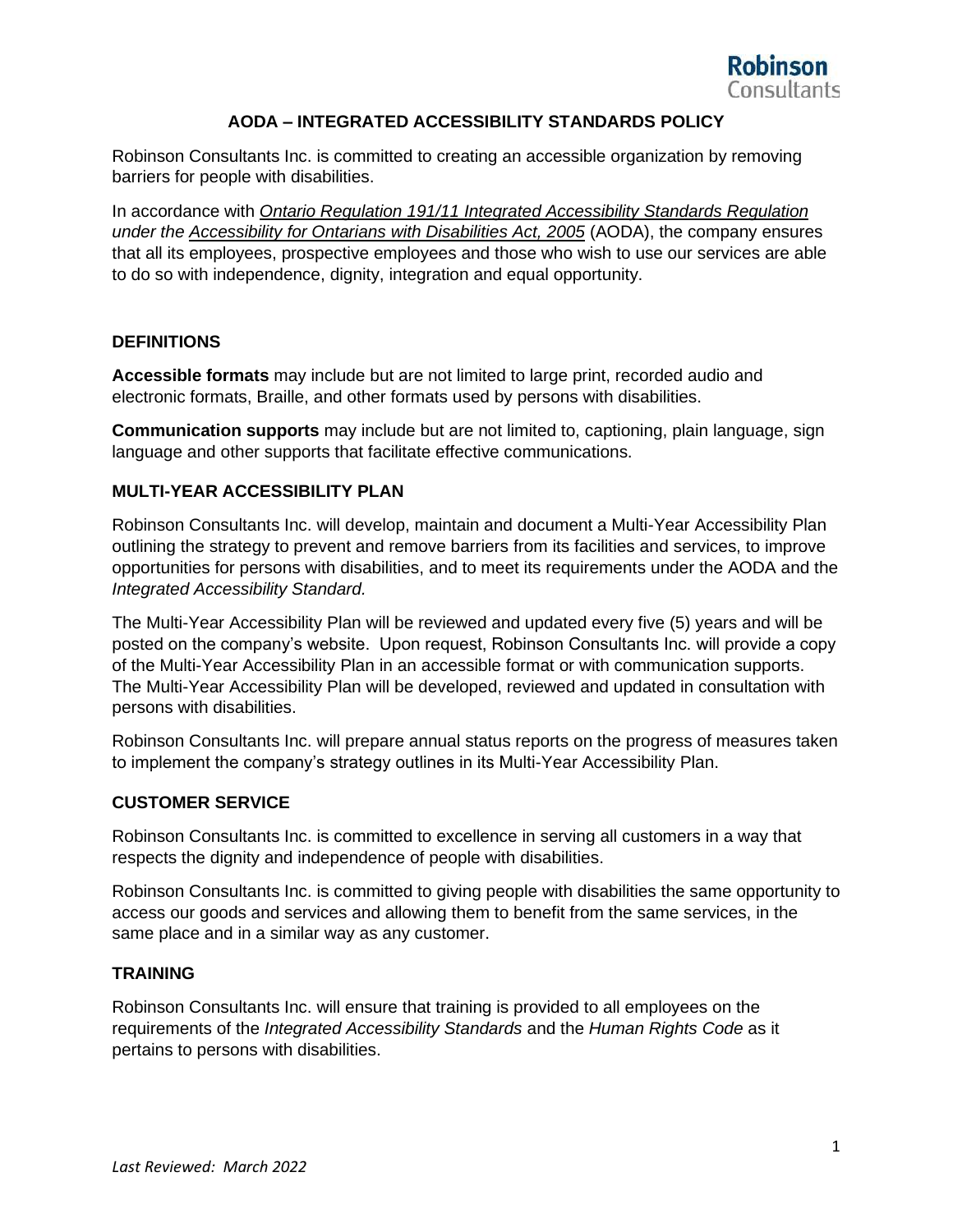

The training will be appropriate to the duties of the person and will be provided as soon as practicable after the person starts their employment or contractual relationship with Robinson Consultants Inc. Updated training will be provided when changes are made to this policy.

Robinson Consultants Inc. will keep records of the training it provides.

### **INFORMATION AND COMMUNICATION STANDARDS**

#### **Feedback**

Robinson Consultants Inc. will ensure that its processes for receiving and responding to feedback are made accessible to employees and clients upon request.

### **Accessible Formats and Communication Supports**

Upon request, Robinson Consultants Inc. will provide accessible formats and communication supports for persons with disabilities in a timely manner that takes into account the person's accessibility needs due to disability.

Robinson Consultants Inc. will consult with the person making the request in determining the suitability of an accessible format or communication support.

Robinson Consultants Inc. will make the availability of accessible formats and communication supports publicly known.

# **Websites and Web Content**

Robinson Consultants Inc. will ensure that its website and content conform to the Web Content Accessibility Guidelines (WCAG) 2.0 at Level AA in accordance with the *Integrated Accessibility Standards.* 

# **EMPLOYMENT STANDARDS**

#### **Recruitment**

Robinson Consultants Inc. will notify employees and the public about the availability of accommodations for applicants with disabilities in its recruitment process. Applicants will be informed that these accommodations are available upon request for the interview process and for other candidate selection methods. Where an accommodation is requested, Robinson Consultants Inc. will consult with the application and provide a suitable accommodation in a manner that takes into account the applicant's accessibility needs to disability.

Successful applicants will be made aware of Robinson Consultants Inc.'s policies and supports for accommodating people with disabilities.

# **Employee Supports**

Robinson Consultants Inc. will inform its employees of its policies used to support employees with disabilities, including policies on the provision of job accommodations that take into account an employee's accessibility needs due to disability. This information will be provided to new employees as soon as practicable after commencing employment and whenever there is a change to the existing policies.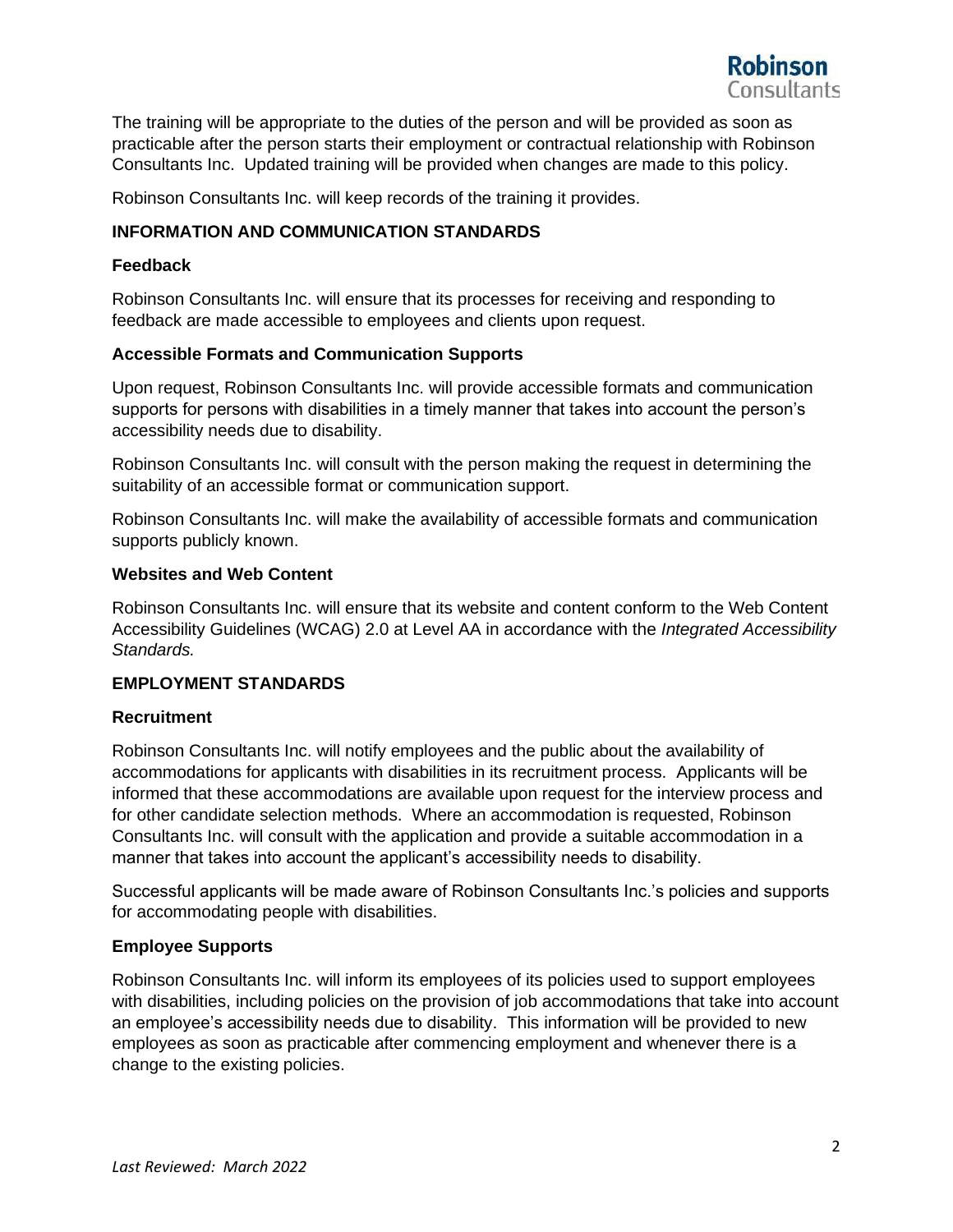

Upon the request of an employee with a disability, Robinson Consultants Inc. will consult wit the employee to provide accessible formats and communication supports for information that the employee needs to perform their job, and information that is generally available to other employees.

# **Workplace Emergency Response Information**

Where required, Robinson Consultants Inc. will create individualized workplace emergency response information for employees with disabilities. This information will account for the unique challenges created by the individual's disability and the physical nature of the workplace and will be established in consultation with the employee.

Robinson Consultants Inc. will provide the workplace emergency response information as soon as practicable after becoming aware of the need for accommodation due to the employee's disability and will review the individualized workplace emergency response information when the employee moves to a different location in the organization, when overall accommodation needs or plans are reviewed, and when Robinson Consultants Inc. reviews its general emergency response policies.

### **Documented Individual Accommodation Plans**

Robinson Consultants Inc. will develop and have in place a written process for developing a documented individual accommodation plan for employees with a disability. The process will include the following elements:

- The way an employee requesting accommodation can participate in the development of the individual accommodation plan.
- The means by which the employee is assessed on an individual basis.
- The way in which the employer can request an evaluation by an outside medical or other expert, at the employer's expense, to assist the employer in determining whether accommodation can be achieved and, if so, how accommodation can be achieved.
- The steps taken to protect the privacy of the employee's personal information.
- The frequency with which the individual accommodation plan will be reviewed and updated and the way in which it will be done.
- If an individual accommodation plan is denied, the way in which the reasons for the denial will be provided to the employee.
- The means of providing the individual accommodation plan in a format that considers the employee's accessibility needs to due to disability.

#### **Return-to-Work Processes**

Robinson Consultants Inc. will have in place a return-to-work process for employees who have been absent from work due to a disability and require disability-related accommodation in order to return to work. Such process will be documented and must outline the steps that Robinson Consultants Inc. will take to facilitate the return to work and include an individual accommodation plan.